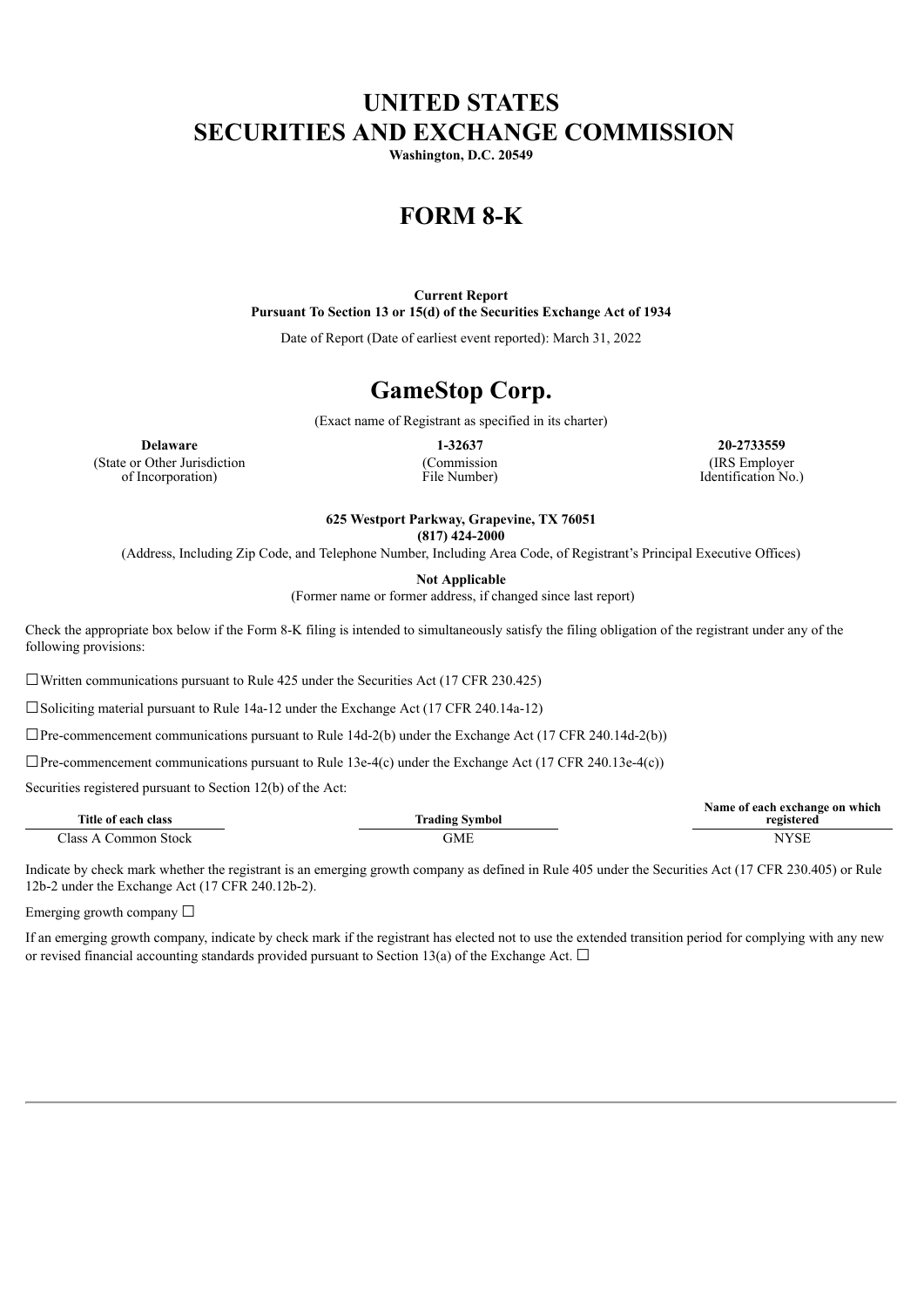#### **Item 8.01 Other Events**

On March 31, 2022, GameStop Corp. (the "Company" or "GameStop") announced its plan to request stockholder approval at the upcoming 2022 Annual Meeting of Stockholders (the "Annual Meeting") for an increase in the number of authorized shares of Class A common stock from 300,000,000 to 1,000,000,000 through an amendment to the Company's Third Amended and Restated Certificate of Incorporation (the "Charter Amendment") in order to implement a stock split of the Company's Class A common stock in the form of a stock dividend and provide flexibility for future corporate needs. GameStop also intends to request stockholder approval at the Annual Meeting for a new incentive plan (the "2022 Equity Plan") to support future compensatory equity issuances. If the 2022 Equity Plan is approved by stockholders, it will replace the current GameStop Corp. 2019 Incentive Plan (the "2019 Plan"), and 8,000,000 shares of the Company's Class A common stock, plus any shares subject to the 2019 Plan that expire, are forfeited, cancelled, terminated or settled in cash after the 2022 Plan is effective, will be available for issuance under the 2022 Plan. GameStop's Board of Directors has approved both stockholder proposals, but the stock dividend will be contingent on final Board approval.

The Company's definitive proxy statement relating to the Annual Meeting will include additional details regarding the Charter Amendment and the 2022 Equity Plan, as well as the record date, date and location of the Annual Meeting.

#### **Cautionary Statement Regarding Forward-Looking Statements - Safe Harbor**

This Current Report on Form 8-K contains "forward looking statements" within the meaning of Section 27A of the Securities Act of 1933, as amended, and Section 21E of the Securities Exchange Act of 1934, as amended. These forward-looking statements generally, include statements that are predictive in nature and depend upon or refer to future events or conditions, and include words such as "believes," "plans," "anticipates," "projects," "estimates," "expects," "intends," "strategy," "future," "opportunity," "may," "will," "should," "could," "potential," or similar expressions. Statements that are not historical facts are forward-looking statements. Forward-looking statements are based on current beliefs and assumptions that are subject to risks and uncertainties. Forward-looking statements speak only as of the date they are made, and the Company undertakes no obligation to update any of them publicly in light of new information or future events. Actual results could differ materially from those contained in any forward-looking statement as a result of various factors. More information, including potential risk factors, that could affect the Company's business and financial results are included in the Company's filings with the SEC including, but not limited to, the Company's Annual Report on Form 10-K for the fiscal year ended January 29, 2022, filed with the SEC on March 17, 2022. All filings are available at www.sec.gov and on the Company's website at www.GameStop.com.